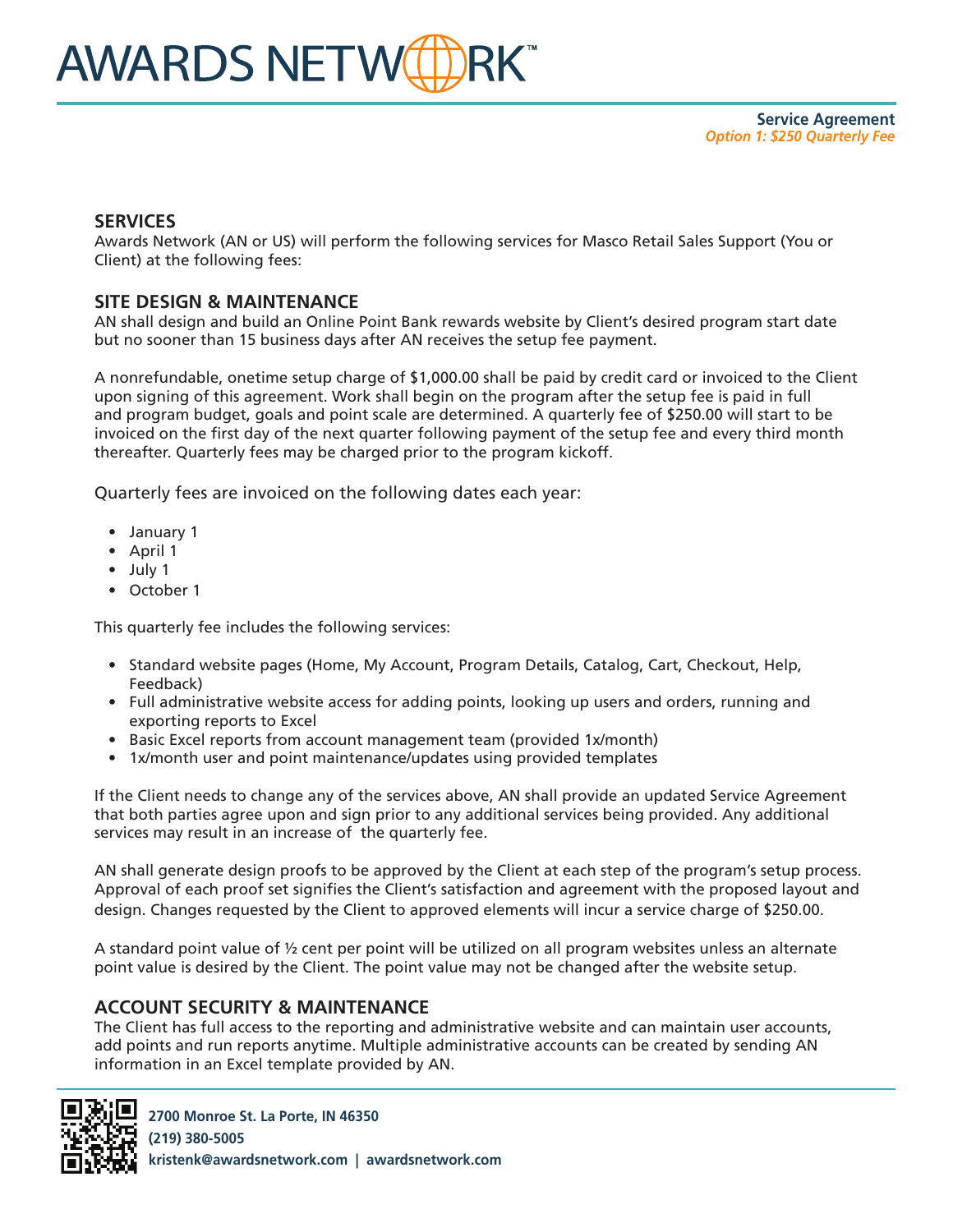The Client has four different options to get points added into the AN system and to maintain user information.

- 1. Points are sent in using Excel templates provided by AN. Account updates are either sent in using Excel templates provided by AN.
- 2. All points and employee account updates are entered by Client administrators.
- 3. An API is established to automatically sync points and employee accounts. There is a onetime setup fee of \$1000.00 for our programmer to setup the API.
- 4. Points are entered by users who receive instant point cards with unique codes tied to a predetermined point level and award category.

If the Client decides to have AN perform all account maintenance and point uploads, AN will perform on at most once per month or fewer than 12 times per year. If the Client requests more frequent updates, a new quarterly fee will need to be agreed upon and new service agreement signed. AN is unable to accept points or user updates if they are not on a template AN has provided. The Client has the option to add points and maintain users via the administrative website anytime, or as frequently as needed.

#### **GIFT FULFILLMENT**

The price of each award includes shipping and handling of the award for delivery within the 48 contiguous United States. Any additional costs from shipments of awards outside the 48 contiguous United States will be invoiced separately. Access to a current online catalog featuring pricing for each award is available at www.selectagiftplan.com/anlifestyle.

In case a recipient receives a damaged or malfunctioning award, he or she simply needs to contact AN for an exchange or replacement within 30 days of receiving the item. A return label or call tag will be emailed to the recipient so that he or she may return his or her award at no charge. AN will then ship out a replacement item or the recipient's alternate award choice. After this 30 day period, items are covered under manufacturers' warranties as they apply. If a recipient changes his or her mind about a gift after it was ordered, and nothing is incorrect or damaged, AN will accept the item back and issue credit to the Client if the recipient pays for return shipping and the item is received back in its original, unopened condition.

### **REPORTS**

Full online access to the reporting and analytics side of the Online Point Bank will be available to administrators 24/7. AN will also provide monthly reports detailing the program's progress and analyzing opportunities for improvement. If the Client needs customized reporting information that cannot be downloaded directly from the AN administrative website, the result may be an increase in the quarterly fee charged. AN shall provide an updated Service Agreement that both parties agree upon and sign before additional services are provided.

### **MARKETING & PROMOTION**